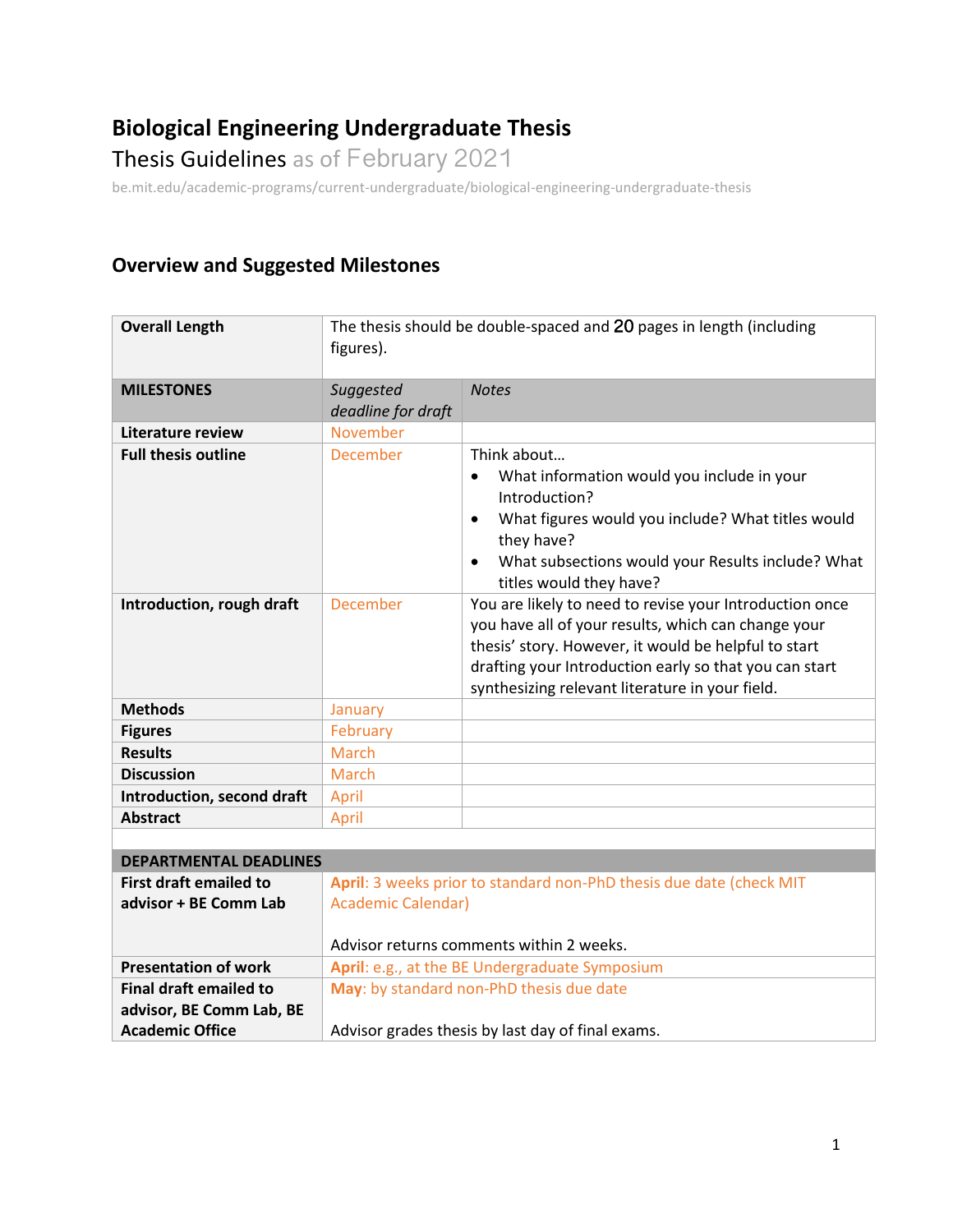# **Style**

Choice of style for citations, etc. is left to the student and their advisor, as long as citations are internally consistent.

## **Suggested Criteria for a Successful Thesis**

The following criteria are adapted from the **BE CommKit**, which you can consult for more support.

### **Overall WRITING STYLE should be…**

- 1. Concise
- 2. Clear: simple sentence structure, minimal jargon
- 3. Quantitative wherever possible
- 4. Logical and smooth: transition phrases are used to establish logic and narrative flow

#### **A successful ABSTRACT has…**

- 1. **General Background.** Something that everyone in your audience cares about.
- 2. **Specific Background.** Zoom in from the thing everyone cares about to the thing you did.
- 3. **Statement of Problem** or **Knowledge Gap.** What specific problem or phenomenon do we not understand in this field of study?
- 4. **Here we show.** One sentence about what you learned or did, and how that fulfills the demonstrated gap.
- 5. **Approach & Results.** Only the very highest-level methodology results.
- 6. **So what?** What do your results mean for the thing everyone cares about?

### **A successful INTRODUCTION has…**

- 1. **General Background.** Your research is anchored in a general topic that everyone in your audience cares about.
- 2. **Specific Background.** All information connects your project with the general topic that everyone cares about. The information accurately represents the field and is correctly referenced.
- 3. **Statement of Problem** or **Knowledge Gap.** The question you address is clearly articulated, connected to the background, and appears meaningful.
- 4. **Here we show…** Your findings and their implications fill the demonstrated gap.

### **A successful METHODS section…**

- 1. provides the reasons for choosing your methodology
- 2. allows readers to confirm your findings through replication